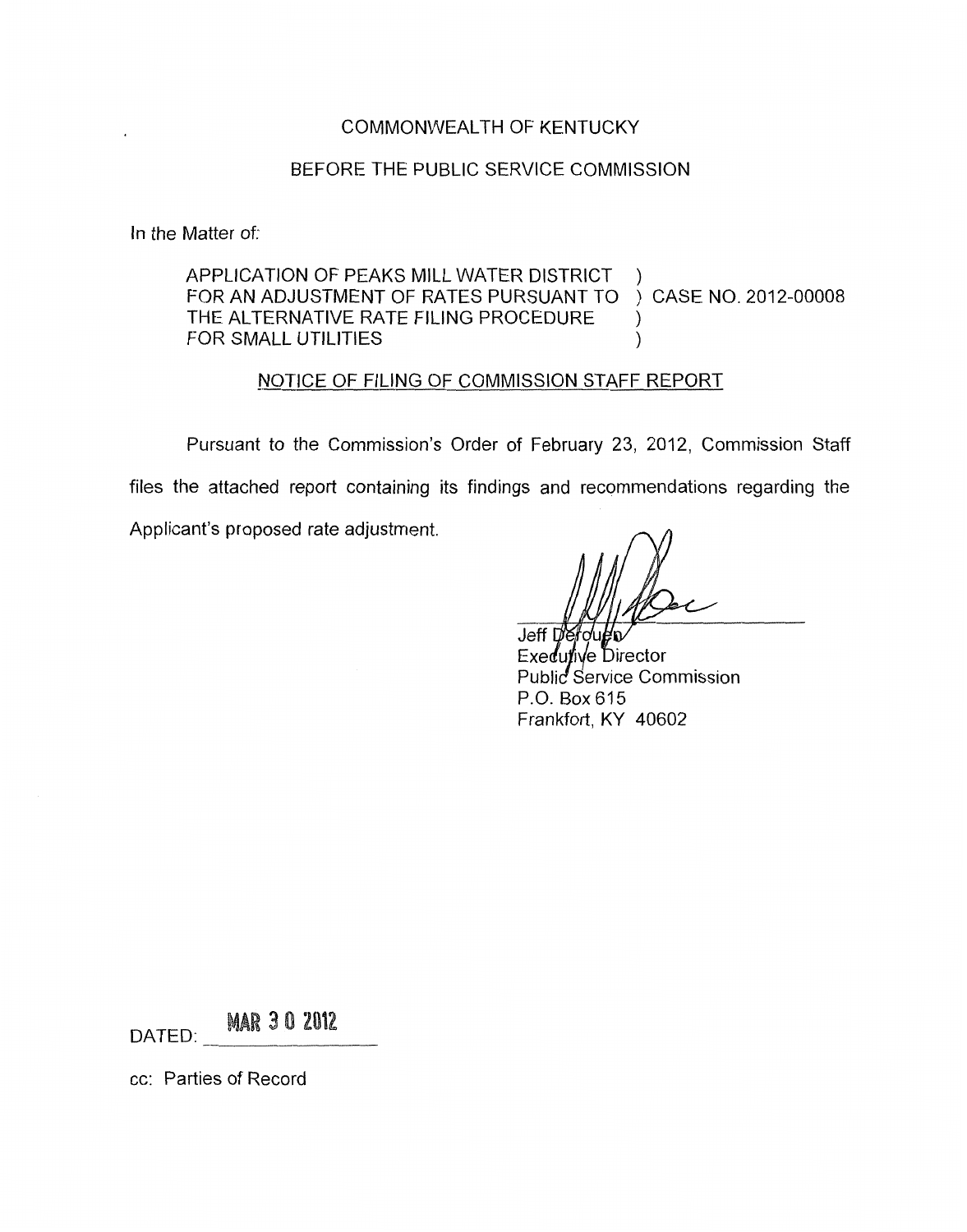#### REPORT ON THE PROPOSED RATE ADJUSTMENT OF

#### PEAKS MILL WATER DISTRICT

#### CASE NO. 2012-00008

On January 9, 2012, Peaks Mill Water District ("Peaks Mill") filed with the Commission an application to adjust its current rates for water service. Using its historical operations for the calendar year ended December 31, 2010 and adjusting for known and measureable changes, Peaks Mill proposes rates that will produce additional revenues from water sales of \$130,307, an increase of 25.36 percent over normalized revenues from water sales. For a customer who purchases 5,000 gallons of water monthly, his monthly bill will increase from \$40.08 to \$50.57, or approximately 26.17 percent.

Commission Staff members Sam Bryant and Jason Green performed a limited financial review of Peaks Mill's test-year operations to determine whether test-period operating revenues and expenses are representative of normal operations and the proposed adjustments are reasonable.' They did not pursue and have not addressed in this report insignificant or immaterial discrepancies. Where they have not expressly addressed a test-period expense, they found insufficient evidence to contest the reasonableness of that expense.

This report summarizes Staff's review and recommendations. Mr. Green reviewed Peaks Mill's normalized revenue adjustment and proposed rate design. Mr. Bryant addressed all pro forma expense adjustments and the revenue requirement determination. Peaks Mill's pro forma operating income statement is set forth in

Mr. Bryant and Mr. Green inspected Peaks Mills's records while assisting Peaks Mill in the preparation of its rate application.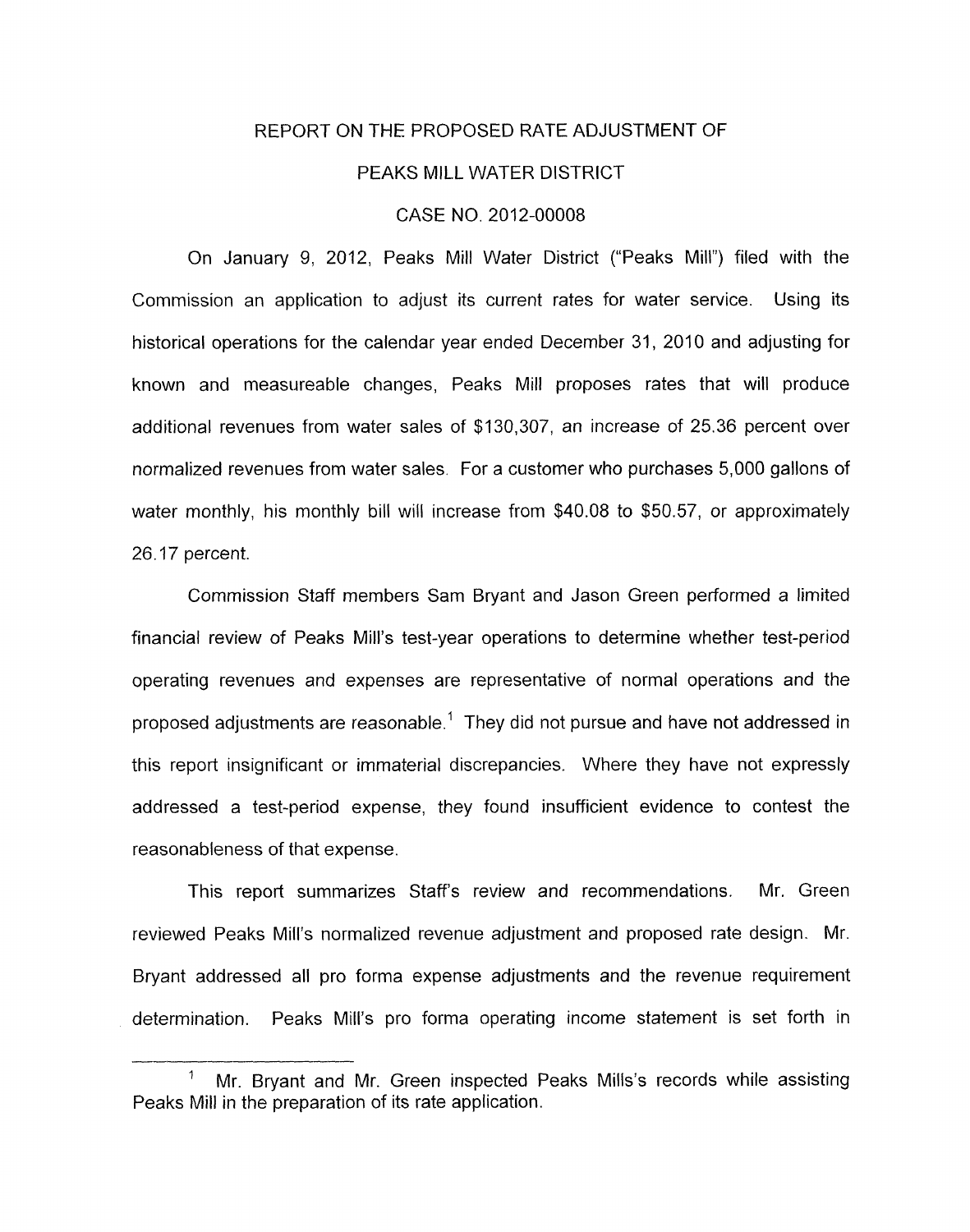Appendix A. In Appendix B, Commission Staff explains each of its proposed pro forma adjustments. Commission Staff's calculation of Peaks Mills's revenue requirements is shown at Appendix C. Commission Staffs recommended rates are found at Appendix D.

The Commission has historically used the Debt Service Coverage ("DSC") methodology to determine the revenue requirement for water districts and water associations, This approach is used primarily because a bond ordinance or loan agreement requires the water district or association to maintain a predetermined DSC level. Peaks Mill currently has outstanding bonds that Rural Development holds<sup>2</sup> and a long-term loan agreement with the Kentucky Infrastructure Authority.<sup>3</sup> Commission Staff, therefore, recommends that the Commission use a debt service coverage ratio of 1.2 to determine Peaks Mill's revenue requirements. The Commission has previously found that this ratio is sufficient for a water association or district to cover its reasonable operating expenses, meet its debt service requirements, and provide for reasonable equity growth.

 $\overline{2}$ *See* Case No. 96-091, *The Application of Peaks Mill Water District of Franklin County, Kentucky for a Certificate of Public Convenience and Necessity to Construct, Finance and Increase Rates Pursuant to the Provisions of KRS 278.023* (Ky. PSC Apr. 3, 1996). Approximately \$526,500 of these bonds remained outstanding as of December 31, 2010. *Report of Peaks Mill Water District to the Public Service Commission of Kentucky for the Calendar Year Ended December 31, 2010 ("Annual*  Report" at 23.

<sup>3</sup> *See* Case No. 2006-00142, *Application of the Peaks Mill Water District for (I) A Certificate of Public Convenience and Necessity to Construct the Proposed Waterworks Improvement Project; (2) Approval of the Proposed Plan to Finance the Waterworks Improvement Project; and (3) Approval of the Proposed Increase In Rates for Water Service* (Ky. PSC June 28, 2006). As of December 31 , 2010, the outstanding amount on this loan was \$91 1,804. *Annual Report* at 22.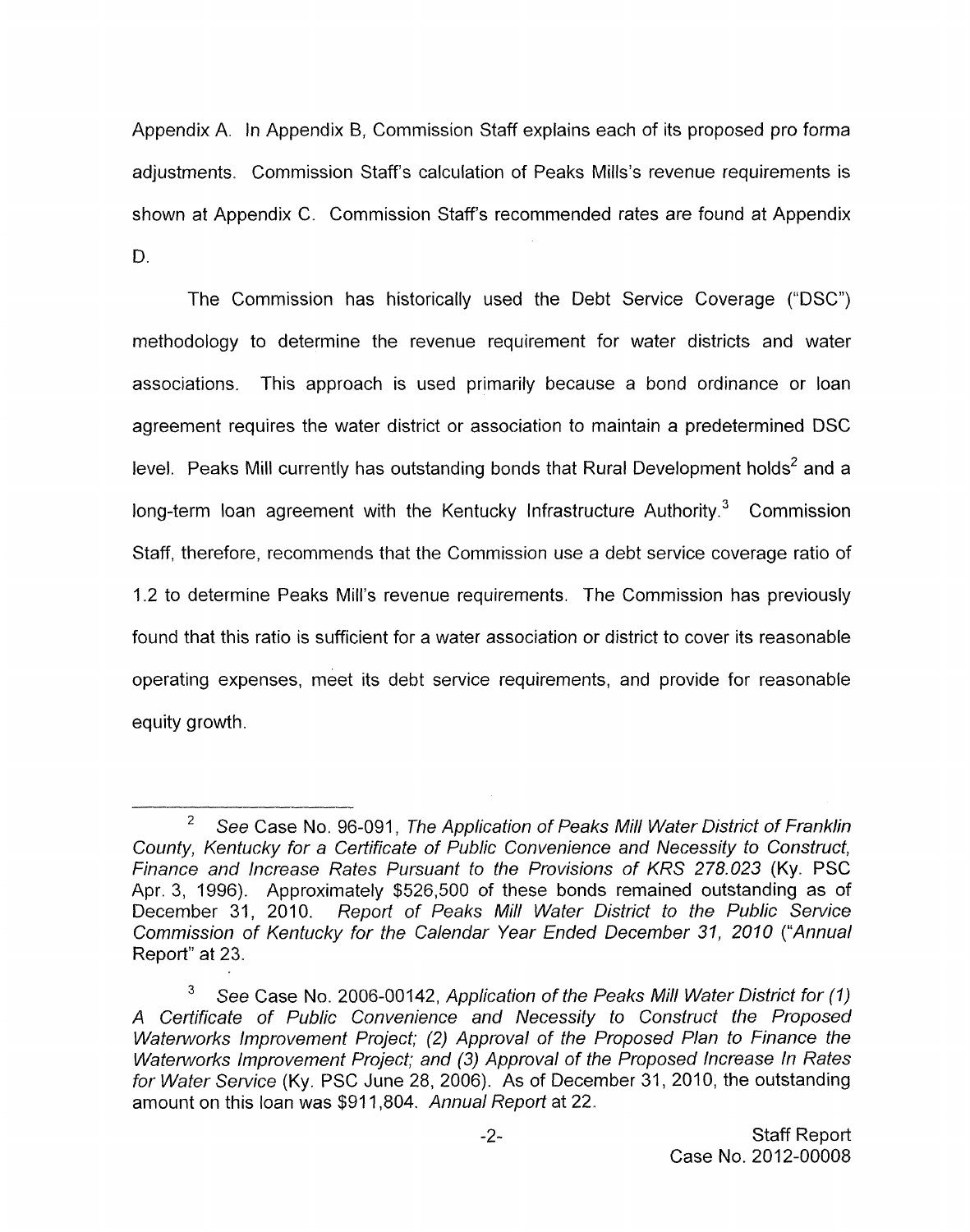Based upon its review, Commission Staff finds that Peaks Mill's pro forma operating expenses are \$523,405 and its debt service requirement is  $$100, 193<sup>4</sup>$  Using a debt service coverage ratio of 1.2x, Peaks Mill's total revenue requirement is \$641,607 and its total revenue requirement from water sales is \$617,865, an increase of \$127,594, or 26.62 percent above normalized revenue from water sales of \$487,957.

Commission Staff reviewed the billing analysis of Peaks Mill's test-period sales, which is contained in Peaks Mill's application, and concurs with the methodology and results of the analysis, Commission Staff finds that, based upon test-period sales, Peaks Mill's proposed rates, which are set forth in Appendix D, will produce revenues of \$617,937.

Neither Peaks Mill nor Commission Staff performed a cost-of-service study in this case. Commission Staff agrees with Peaks Mill's proposal that each rate block within the current rates be increased by an equal percentage derived from the percentage increase in revenue requirement over test-period normalized revenues. Accordingly, the rates set forth in Appendix D reflect an approximate 26 percent increase to each rate block of Peaks Mill's current rates.

Commission Staff recommends that Peaks Mill's proposed rates, as shown in Appendix D, be approved. While these rates will produce total revenues from water sales slightly greater than the recommended revenue requirement, the amount is very

 $\pmb{4}$ This amount represents the average of Peaks Mill's annual principal and interest payments for the three-year period from 2012 to 2014.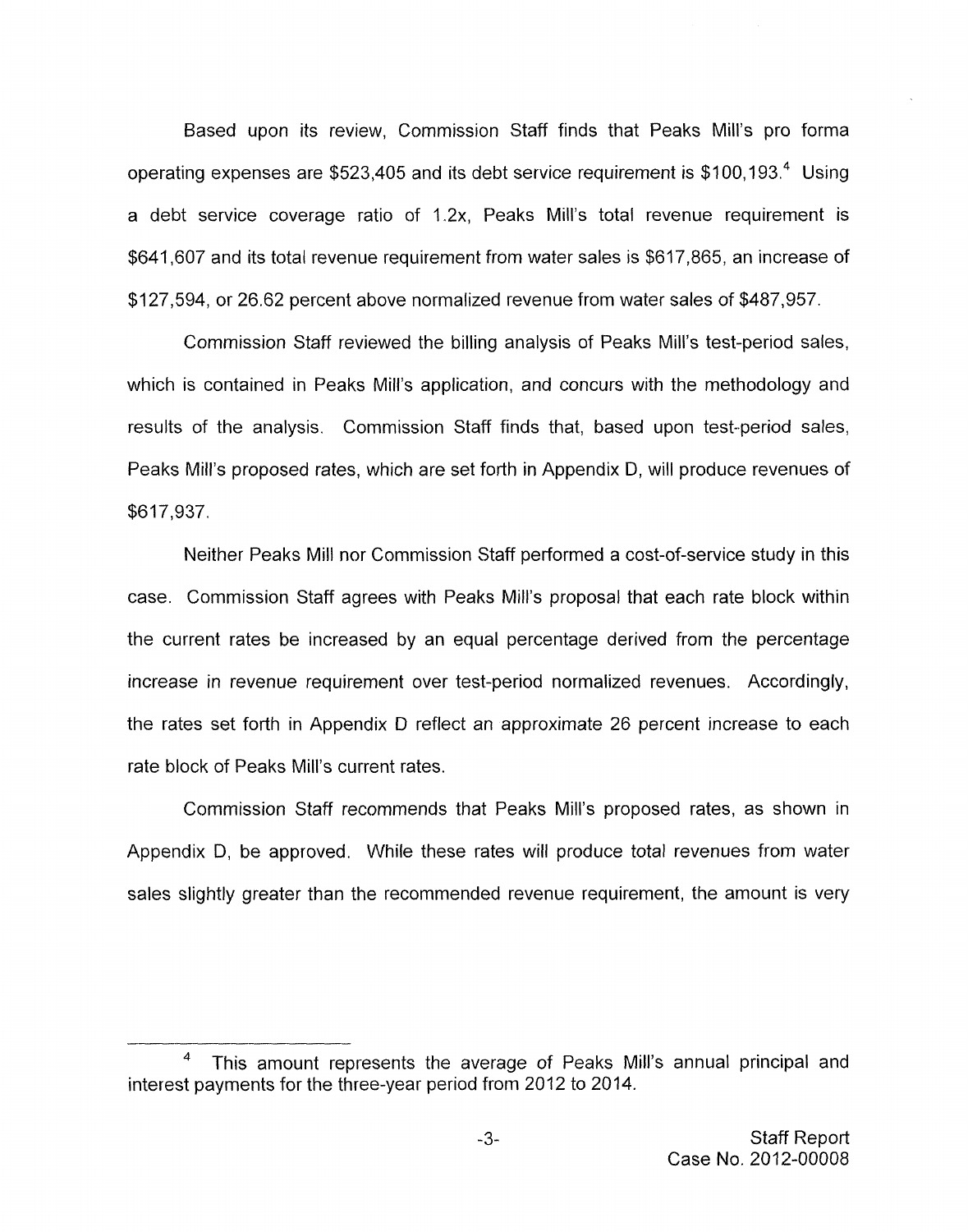small and materially insignificant.<sup>5</sup> Moreover, adjustments to the proposed rates to produce the exact revenue requirement would require establishing rates that are beyond the capabilities of Peaks Mill's billing system. The proposed rates will allow Peaks Mill sufficient revenues to cover its reasonable operating expenses, service its debt, and provide for equity growth.

**Signatures** 

Prepared by: Samuel J. Bryant, Jr., CPA Financial Analyst, Water and Sewer Revenue Requirements Branch Division of Financial Analysis

Preparled by: Jason Green Rate Analyst, Communications, Water and Sewer Rate Design Branch Division of Financial Analysis

 $\,$  5  $\,$ The proposed rates will produce \$62 in revenue in excess of the recommended revenue requirement. This amount represents 0.01 percent of the recommended total revenue requirement from water sales.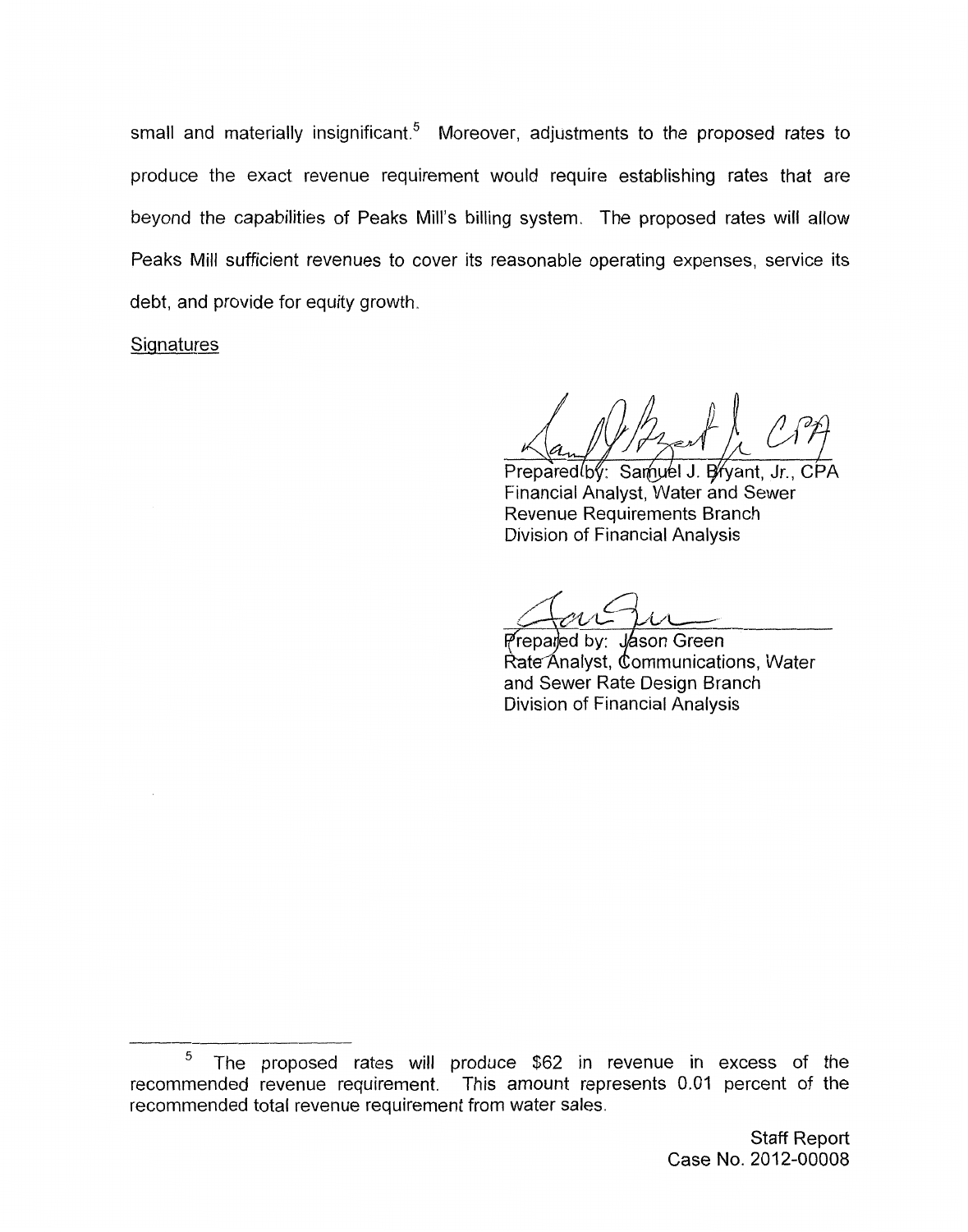# APPENDIX A PRO FORMA OPERATIONS STAFF REPORT, CASE NO. 2012-00008

 $\Delta \sim 1$ 

| <b>Operating Revenues:</b>              | 2010<br><b>Operations</b> | Pro Forma<br><b>Adjustment</b> | <u>Adi</u> | Pro Forma<br><b>Operations</b> |
|-----------------------------------------|---------------------------|--------------------------------|------------|--------------------------------|
| <b>Residential Sales</b>                | 492,273<br>\$             | \$(4,316)                      | (A)        | 487,957<br>\$                  |
| Miscellaneous Service Revenue           | 25,772<br>\$              |                                |            | 25,772                         |
| <b>Total Operating Revenues</b>         | 518,045<br>\$             | (4, 316)<br>\$                 |            | 513,729<br>\$                  |
| <b>Water Expenses:</b>                  |                           |                                |            |                                |
| Salaries and Wages                      | 22,512                    | 2,448                          | (B)        | 24,960                         |
| Salaries & Wages-                       | 10,800                    | 0                              | (C)        | 10,800                         |
| <b>Employee Pensions &amp; Benefits</b> | 2,813                     |                                |            | 2,813                          |
| <b>Purchased Water</b>                  | 172,532                   | (41, 023)                      | (D)        | 131,509                        |
| Purchased Power                         | 11,936                    | (2,300)                        | (E)        | 9,636                          |
| Telephone                               |                           | 2,442                          | (F)        | 2,442                          |
| Chemicals                               | 680                       | 0                              |            | 680                            |
| Accounting                              | 7,024                     |                                | (G)        | 7,024                          |
| Engineering                             |                           | 4,119                          | (H)        | 4,119                          |
| Legal                                   | 2,841                     |                                | (1)        | 2,841                          |
| Contractual Services-Other              | 122,192                   | (71, 912)                      | (J)        | 50,280                         |
| Repairs & Maintenance                   |                           | 67,793                         | (K)        | 67,793                         |
| General Liability Insurance             | 9,512                     | 0                              |            | 9,512                          |
|                                         |                           | 10,208                         | (L)        | 10,208                         |
| Postage<br>Rent                         | 3,600                     | 3,600                          | (M)        | 7,200                          |
| Other Insurance                         | 1,447                     |                                |            | 1,447                          |
|                                         | 531                       |                                |            | 531                            |
| Advertising<br><b>Bank Fees</b>         |                           | 2,300                          | (N)        | 2,300                          |
| Other                                   | 1,200                     | 4,061                          | (O)        | 5,261                          |
|                                         | 19,011                    | (19, 011)                      | (P)        | 0                              |
| Miscellaneous Expenses                  | 388,631<br>\$             | \$ (37, 275)                   |            | 351,356<br>\$                  |
| <b>Total Water Expenses</b>             | 156,796                   | 12,132                         | (Q)        | 168,928                        |
| Depreciation Expense                    | 821                       | $\mathbf 0$                    |            | 821                            |
| Taxes Other Than Income                 |                           |                                |            |                                |
| <b>Utility Operating Expenses</b>       | 546,248                   | (25, 143)<br>\$                |            | 521,105                        |
| <b>Operating Income</b>                 | (28, 203)<br>\$           | 20,287<br>S.                   |            | (7, 376)<br>\$                 |
| Interest and Dividend Income            | 4,096                     | 0                              |            | 4,096                          |
| <b>Interest Expense</b>                 | 54,767                    | 0                              |            | 54,767                         |
| <b>Total Other Income and Expense</b>   | (50, 671)                 |                                |            | (50, 671)                      |
| Net Income                              | \$ (78, 874)              | \$20,287                       |            | (58, 047)                      |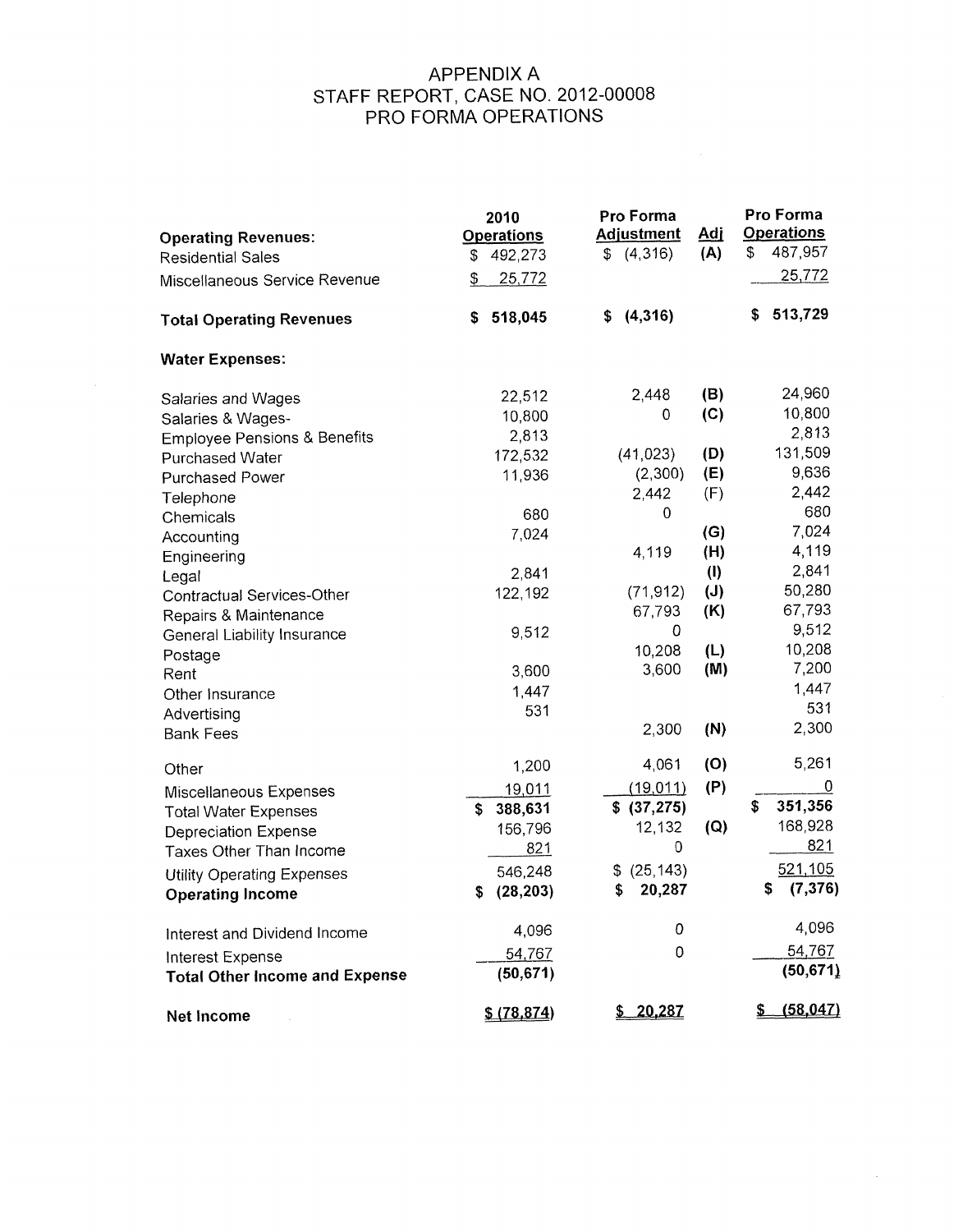# APPENDIX B PRO FORMA ADJUSTMENTS STAFF REPORT, CASE NO. 2012-00008

# **A. Normalized Operating Revenues**

Revenues have been normalized using the end-of-period customer level and the current rate. The adjustment reflects the results of Commission Staff's billing analysis and the current rate schedule.

### **B. Salaries and Wages-Employees**

Peaks Mill has two employees. One employee works four days per week at a pay rate of \$12 per hour or \$384 per week (32 hours  $x$  \$12 = \$384), for an annual salary of \$19,968. ( $$384 \times 52$  weeks = 19,968.). The other employee works eight hours per week at  $$12$ per hour resulting in an annual salary of \$4,992. (8 hours  $x$  \$12  $x$  52 weeks = \$4,992). Total employee salaries are \$24,960 (\$19,968 + \$4,992 ~\$24,960).

# **C. Salaries and WaQes-Officers and Directors**

Peaks Mill's Board of Commissioners consists of three members. Each receives a monthly salary of \$300. Total annual salary is \$10,800 (3 x \$300 x 12 months =  $$10,800$ ).

# **D. Purchased Water Expense**

807 KAR 5:066, Section 6(3) provides that "for rate making purposes a utility's unaccounted-for water loss shall not exceed fifteen (15) percent of total water produced and purchased, excluding water used by a utility in its own operations." Peaks Mills reported unaccounted-for water of 34.269 per cent for the test period. The cost of all unaccounted-for water in excess of 15 percent of total water purchased is unreasonable and should be disallowed. Commission Staff recommends that purchased water expense be decreased by \$41,023.

| <b>Unaccounted for Water Loss Percentage</b>      |           |            |
|---------------------------------------------------|-----------|------------|
| <b>Water Produced/Purchased</b>                   |           | 93,957,000 |
| Water Sales - Staff's Billing Analysis            | 9,371,500 |            |
| <b>Water Treatment Plant</b>                      |           |            |
| <b>System Flushing</b>                            | 2,387,000 |            |
| <b>Fire Department</b>                            |           |            |
| Other                                             |           |            |
| <b>Total Water Sold and Used</b>                  |           | 61,758,500 |
| <b>Unaccounted for Water Loss - Gallons</b>       |           | 32,198,500 |
| Percentage of Unaccounted for Water Loss          |           | 34.269%    |
| Percentage Water Loss in Excess of 15 Percent     |           | 19.269%    |
|                                                   |           |            |
| <b>Determination of Pro Forma Purchased Water</b> |           |            |
| Pro Forma Water Sales                             |           | 59,371,500 |
| Add: System Flushing, Fire Department, and Other  |           | 2,387,000  |
| Subtotal                                          |           | 61,758,500 |
| Divided by: 15% Line Loss Reciprocal              |           | 85.00%     |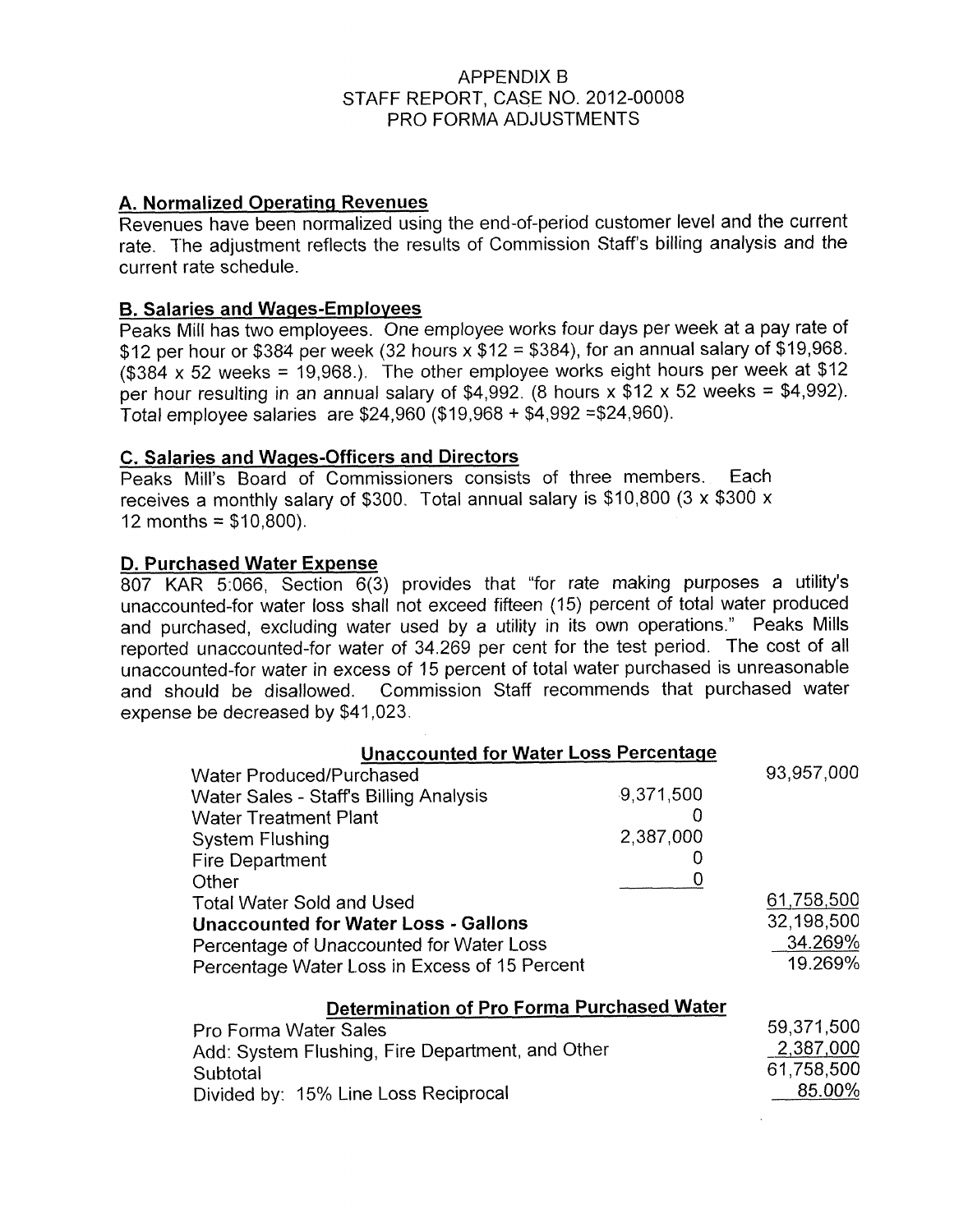Allowable Purchases/Production 22.657,059

|    | 72.657.059 |
|----|------------|
|    | 1.81       |
|    | \$131.509  |
|    | (172, 532) |
| S. | (41, 023)  |
|    |            |

# **E. Purchased Power Expense**

Peaks Mill reported Purchased Power Expense of \$11,936 for the test year. This amount was adjusted down by \$2,300 to Account for power used to pump excess unaccounted for water.

# **F. Telephone Expense**

Peaks Mill reported telephone expense of \$2,442 in the Miscellaneous Expense account. It has been reclassified to Telephone Expense with a corresponding adjustment to Miscellaneous Expense.

# **G. Accountinq Expense**

For the test-year, Peaks Mill's accounting expense was reported at \$7,024. This amount was verified by invoices from the accountant for general accounting work and for preparation of the Annual Report to the Public Service Commission.

### **H. Computer Expense**

Expenses for computer repair and support totaled \$4,119 and were verified by invoices from Software Solutions. ' This expense was initially recorded in Contractual Services and has been reclassified.

### **1. Legal Expense**

Peaks Mill had legal bills that totaled \$2,841 for work done with financing authorities and the Public Service Commission.

# **J. Contractual Services-Other**

This account has a test-period balance of \$122,192, which included amounts for a service contract, computer work and repairs and maintenance work. Gatewood Water Service ("Gatewood") has a contract with Peaks Mill to operate the water system for a fee of \$4,190 per month or \$50,280 annually (\$4,190 per month x 12 months = \$50,280). In addition Gatewaod contracts with Peaks Mill to perform all repair and maintenance work on an hourly fee basis. All of Gatewood's fees are recorded in this account. All expenses, with the exception of the service contract have been reclassified. The amounts for repairs and Maintenance totaling \$67,793 and the amount for computer services of \$4,119 have been reclassified to respective accounts leaving a balance of \$50,280 in Contractual Services.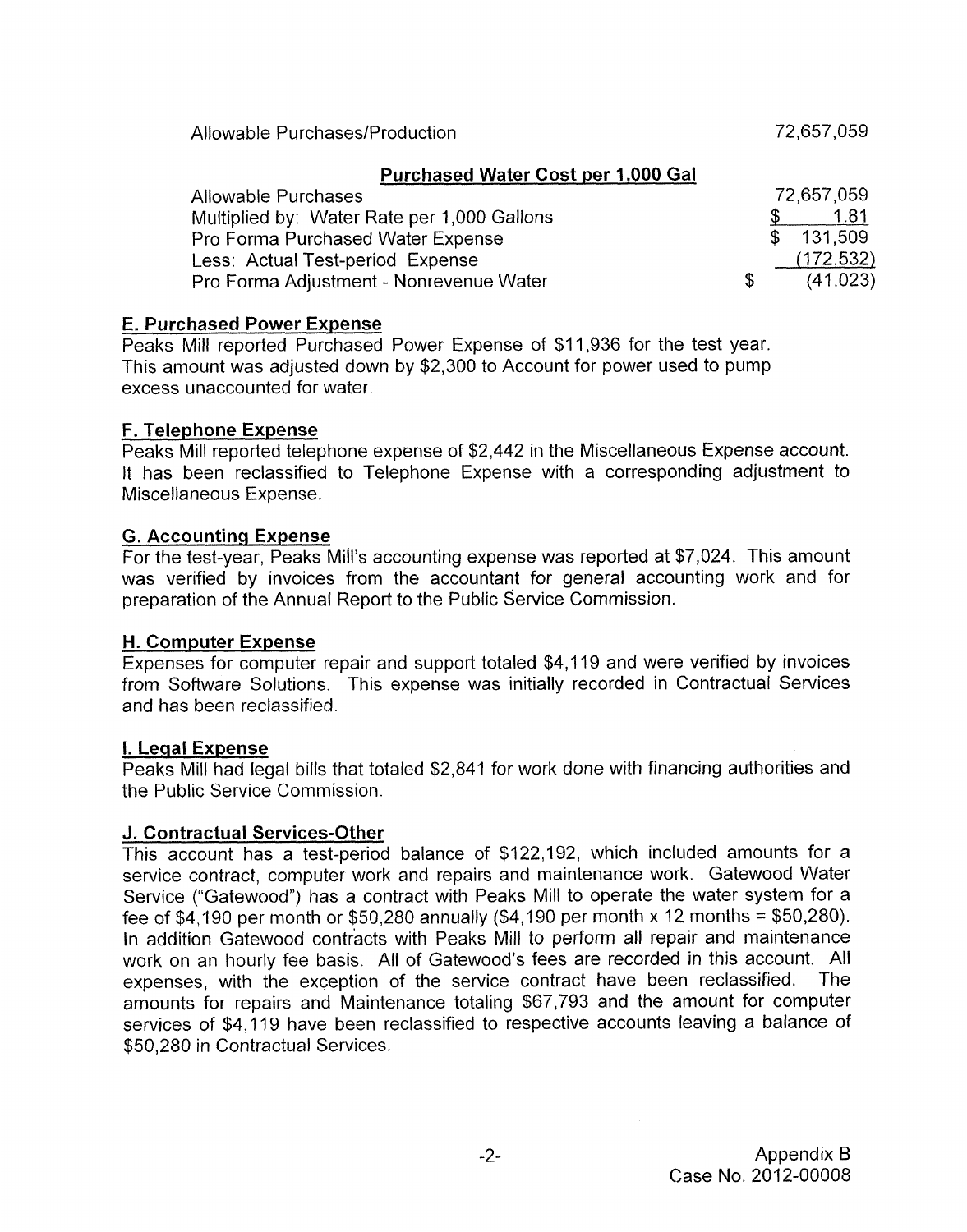# **K. Repairs and Maintenance**

The balance in this account was transferred from the Contractual Services-Other account. (See adjustment I). The majority of these expenses were for services performed by Gatewood and are supported by invoices provided by Gatewood.

# **L. Postaqe**

Peaks Mill recorded \$10,208 for postage and shipping expense. This amount was recorded in Miscellaneous Expense. The amount was reclassified to this account.

# **M. Rent Expense**

In early 2011, Peaks Mill moved into new offices. The monthly rent for these offices was \$600. The rent for its previous office was \$300 per month. The annual rent for its current office space is  $\frac{200}{500}$  (\$600 per month x 12 months = \$7,200).

# **N. Bank Fees**

Peaks Mill incurred bank charges of \$2,300. This amount was recorded in Miscellaneous expense. It has been reclassified to this account.

# **0. Other-Administrative Fee**

Peaks Mill recorded \$4,061 for administrative fees paid to the Kentucky Infrastructure Authority. This amount was recorded in Miscellaneous Expense and has been reclassified to its proper account.

# **P. Miscellaneous Expense**

This account was adjusted to a zero balance as a result of the reclassifications discussed above.

# **Q. Depreciation Expense**

The utility added a total of \$642,893 in assets during the test period. Pumps, lines, and meters additions totaled \$533,700. These assets have a forty-year life with an annual depreciation expense of \$13,343. Peaks Mill expensed \$6,671 during the test year, making an adjustment of \$6,672 necessary. Peaks Mill also added additional meter testing equipment at an additional cost of \$109,193. Using a ten-year life, annual depreciation would be \$10,919. During the test year, depreciation expense of \$5,459 was taken, leaving an adjustment to depreciation expense of \$5,460. The total adjustment to depreciation expense is \$12,132.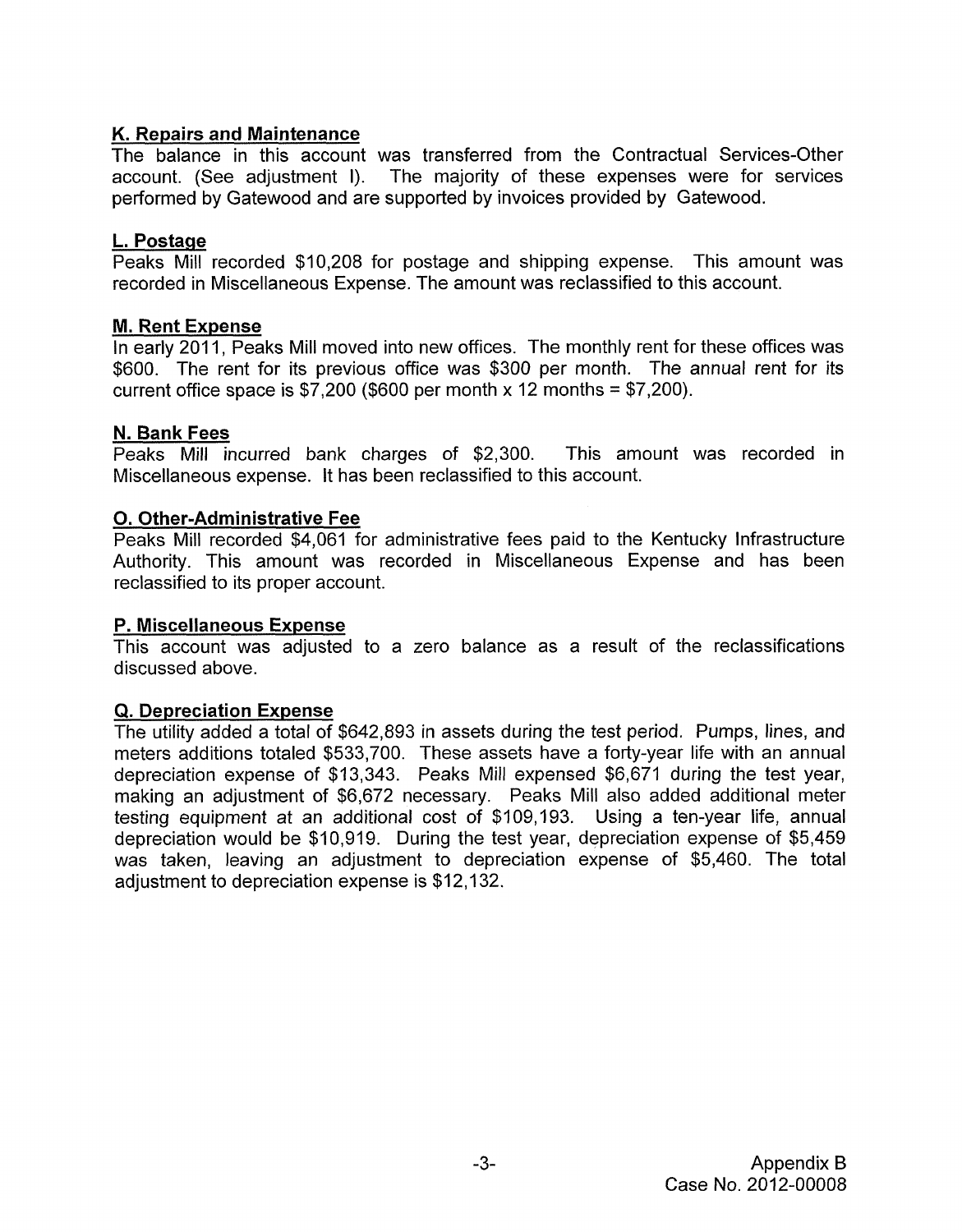# APPENDIX C DEBT SERVICE AND REVENUE REQUIREMENT STAFF REPORT, CASE NO. 2012-00008

| 3-Year Average Debt Service   |                                              |                                           |                                                 |
|-------------------------------|----------------------------------------------|-------------------------------------------|-------------------------------------------------|
| Year                          | <b>Principal</b>                             | Interest                                  | Total                                           |
| 2012<br>2013<br>2014<br>Total | 46,756<br>S<br>48,957<br>50,290<br>\$146,003 | \$53,184<br>51,555<br>49,836<br>\$154,575 | 99,940<br>\$<br>101,512<br>100,126<br>\$301,578 |
| 3-year average                |                                              |                                           | \$100,193                                       |

| <b>Revenue Requirement Calculation</b> |           |
|----------------------------------------|-----------|
| <b>Adjusted Operating Expenses</b>     | \$521,105 |
| <b>Debt Service</b>                    | 100,193   |
| .20 Coverage                           | 20,309    |
| <b>Revenue Requirement</b>             | \$641,607 |
| Less: Other Operating Revenue          | (25, 772) |
| <b>Revenue Required from Rates</b>     | \$615,835 |
|                                        |           |
|                                        |           |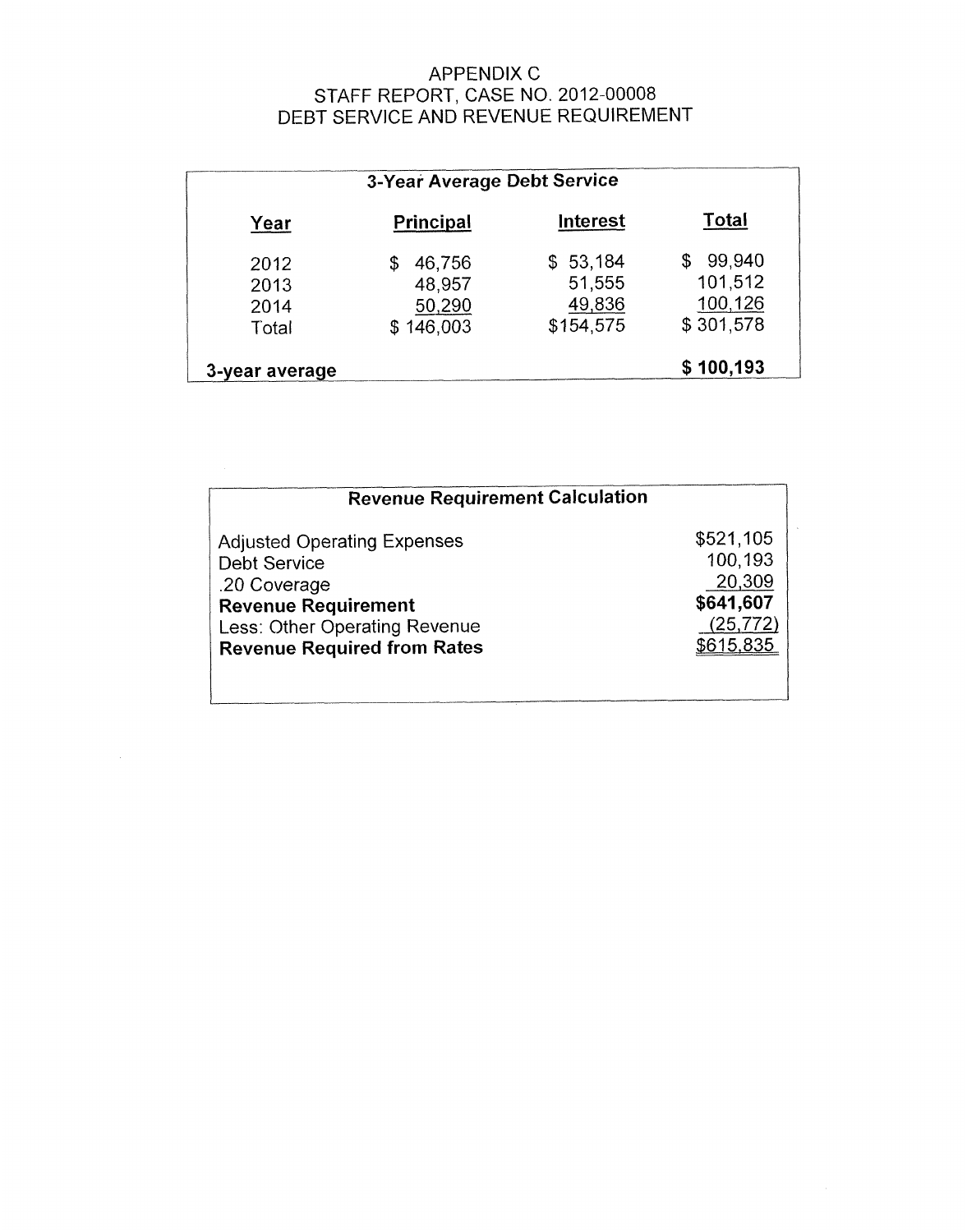# APPENDIX D RECOMMENDED RATES STAFF REPORT', CASE NO. 2012-00008

# Monthlv Rates For Water Service

| First    | 2,000 gallons    |
|----------|------------------|
| Next     | 3,000 gallons    |
| Next     | 5,000 gallons    |
| All Over | $10,000$ gallons |

\$ 25.41 minimum bill<br>\$ 8.32 per 1,000 gal<br>\$ 7.14 per 1,000 gal<br>\$ 5.97 per 1,000 gal \$ 8.32 per 1,000 gallons

\$ 7.14 per 1,000 gallons

\$ 5.97 per 1,000 gallons